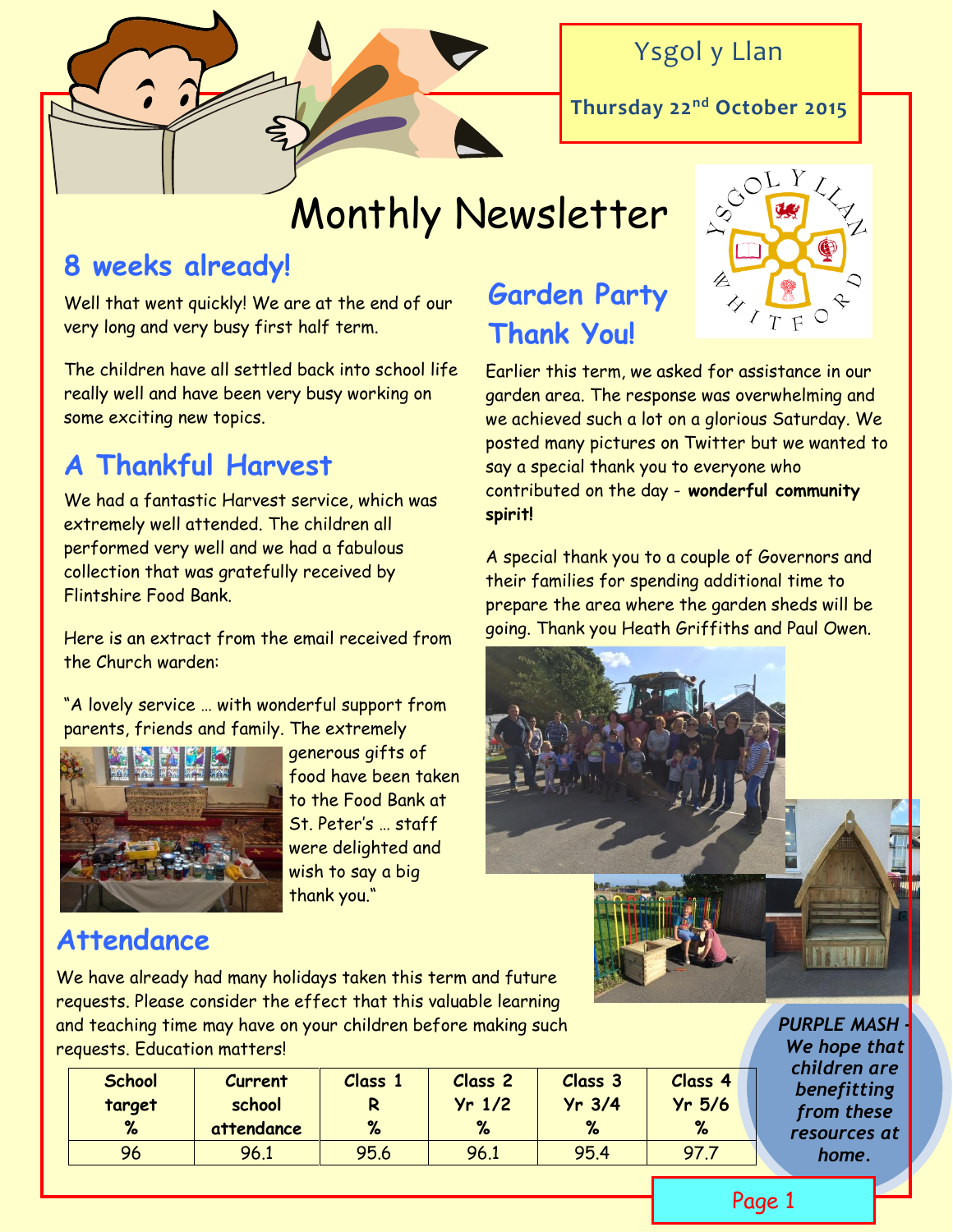#### Ysgol y Llan Newsletter Page 2

#### **Church News & Christian Values Upcoming Events**

**St Mary's and St Bueno's Church**  ∘ Family Service is at 9.30am, Sunday 1<sup>st</sup> Nov.

#### **School**

◦ Our Christian Value next half term will be 'TRUST'. Children will be exploring this value during collective worship and daily life. Please help at home to discuss this value with your children.

#### **Events**

Church Armistice Service on Wednesday 11th November at 9.15am.

#### **Prayers**

We ask you to pray for Reverend Sue as she prepares for her last term with us. Reverend Sue will be retiring at the end of next term.

#### **Do you need any information?**

We do our best to share information with you but there will always be times when you would like to know more.

If you want to know something specific to your child or their class, please feel free to approach the class teacher at the end of the school day or make an appointment to see them at a convenient time. If your query is more general, then please feel free to phone or email the school office and we will be able to assist immediately.

If you have a more pressing concern, and the class teacher is unavailable, then you may ask to see a member of the senior management team - Mr Griffiths or Miss Roberts.

Thank you in advance for contacting the school directly.

### **Nursery Rhyme Challenge**

*A fantastic performance raised £238.20 so far! Well done to all Reception & Nursery children. Thank you to relatives for all of your support.*

#### **Contact or Follow us!**

**Head.WhitfordCP@flinsthire.gov.uk Whitford.VA@flintshire.gov.uk 01745 560431 <http://moodle.flintshire.gov.uk/whitford/> <https://twitter.com/YsgolyLlan>**

#### **INSET day/staff training** Friday 23rd October **Half term** Friday 23rd October – Friday 30th October **Own Clothes Day (for toiletries or 50p)** Friday 6<sup>th</sup> November **Dental Inspections (Yr 1)** Monday 9th November (please return consent) **Parent's Evening** Tuesday 10<sup>th</sup> November **Church service – Armistice Day** Wednesday 11<sup>th</sup> November (all welcome) **Small Schools Athletics Tournament** Wednesday 11<sup>th</sup> November **Children in Need** Friday 13th November (theme to follow) **Author in school (Neil Griffiths)** Monday 16<sup>th</sup> November (Parents' workshop - details and times to follow) **School Photographs** Tuesday 17<sup>th</sup> November **Class 4 assembly** Friday 20th November at 2.40pm **School Council visit to County Chambers** Monday 23rd November at 1.30pm **Book Fair** 26<sup>th</sup> November - 3<sup>rd</sup> December **Own Clothes Day (for chocolates or 50p)** Friday 27th November **Running Machine (Tesco entrance)** Saturday 28<sup>th</sup> November at 11am (info to follow) **Flu Injections (Reception to Year 2)** Wednesday 2<sup>nd</sup> December - morning **Children's Christmas dinner**

Wednesday 2<sup>nd</sup> December (Christmas jumpers) **Christmas Fair** Friday 4th December at 3.30pm

**FP & KS2 Christmas rehearsals**

Tuesday 8th December (FP 1.15pm & KS2 2pm)  $\mathrm{G}$  hanged due  $r_{\odot}$ **KS2 Christmas Concert** Tuesday 8<sup>th</sup> December at 6pm confirmation

**FP Christmas Concert** Wednesday 9th December at 3.30pm **Confirmation for Year 6 pupils (St. Asaph)** Wednesday 9th December (details to follow) **PANTO**

Monday 14<sup>th</sup> December (NO Nursery that day) **Christmas Carol Service in Church** Wednesday 16<sup>th</sup> December at 2pm **Children's Party Day in class** Thursday 17<sup>th</sup> December (own clothes) **Meeting with Headteacher** Friday 18th December (informal chat at 2.30pm)